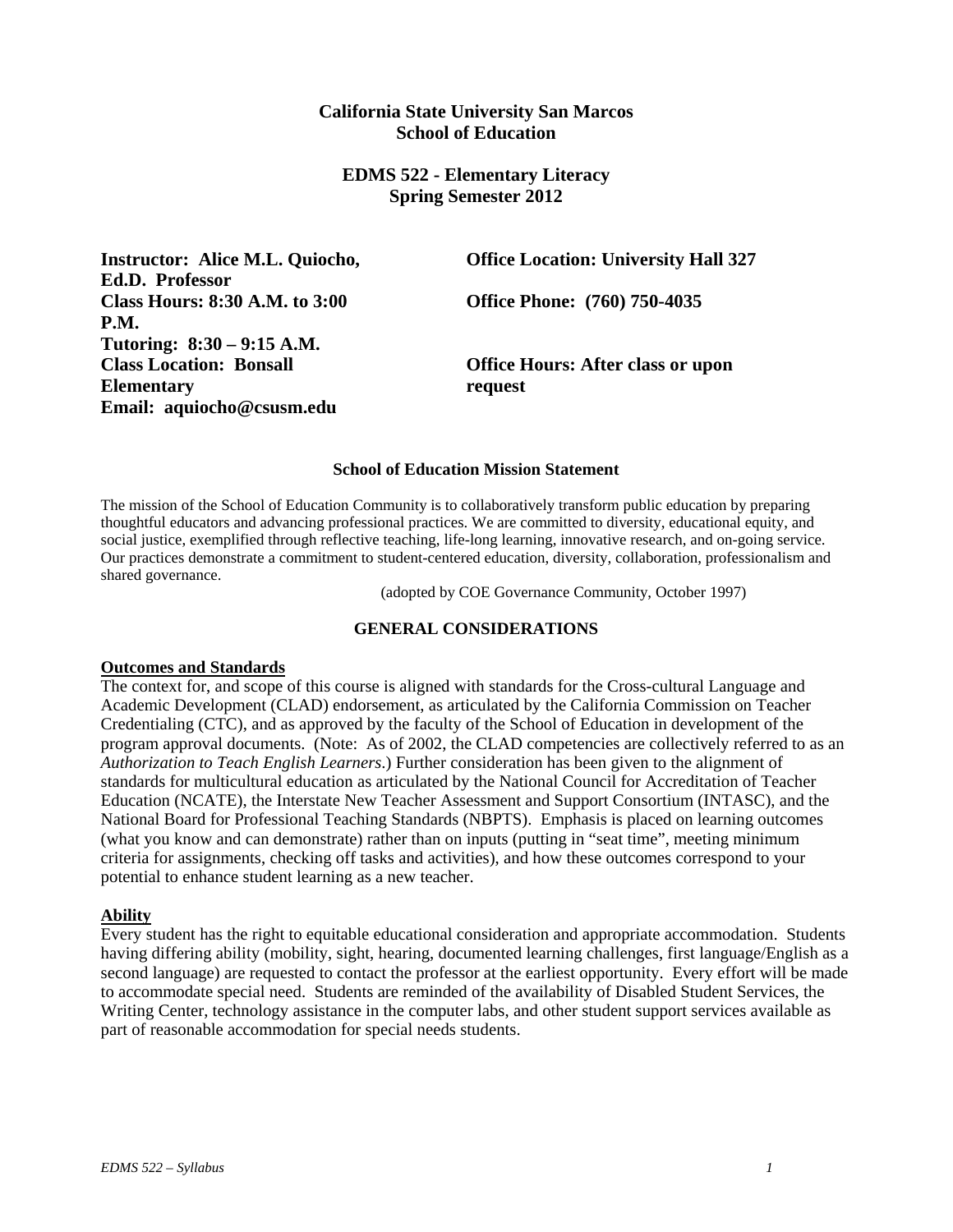## **All University Writing Requirement**

Every course at the university must have a writing requirement of at least 2500 words. This will be met through written course assignment such as case studies, written reactions and assessments.

### **CSUSM Academic Honesty Policy**

"Students will be expected to adhere to standards of academic honesty and integrity, as outlined in the Student Academic Honesty Policy. All written work and oral presentation assignments must be original work. All ideas/materials that are borrowed from other sources must have appropriate references to the original sources. Any quoted material should give credit to the source and be punctuated with quotation marks.

Students are responsible for honest completion of their work including examinations. There will be no tolerance for infractions. If you believe there has been an infraction by someone in the class, please bring it to the instructor's attention. The instructor reserves the right to discipline any student for academic dishonesty in accordance with the general rules and regulations of the university. Disciplinary action may include the lowering of grades and/or the assignment of a failing grade for an exam, assignment, or the class as a whole."

Incidents of Academic Dishonesty will be reported to the Dean of Students. Sanctions at the University level may include suspension or expulsion from the University.

### **Plagiarism:**

As an educator, it is expected that each student will do his/her own work, and contribute equally to group projects and processes. Plagiarism or cheating is unacceptable under any circumstances. If you are in doubt about whether your work is paraphrased or plagiarized see the Plagiarism Prevention for Students website http://library.csusm.edu/plagiarism/index.html. If there are questions about academic honesty, please consult the University catalog.

### **Appeals**

Every student has the right to appeal grades, or appeal for redress of grievances incurred in the context of any class. Disputes may be resolved informally with the professor, or through the formal grades appeal process. For the latter, consult Dr. Patricia Prado-Olmos, Associate Dean.

### Students with Disabilities Requiring Reasonable Accommodations

Students are approved for services through the Disabled Student Services Office (DSS). The DSS Office is located in Craven Hall 4300, and can be contacted by phone at (760) 750-4905 or TTY (760) 750-4909. Students authorized by DSS to receive reasonable accommodations should meet with their instructor during office hours or, in order to ensure confidentiality, in a more private setting.

### **Attendance Policy**

Due to the dynamic and interactive nature of EDMS 522 and the short time span in which the course is offered, all students are expected to attend all classes and participate in all class activities. Each day absent is equal to two class sessions on a regular course schedule. **A passing grade will not be issued for students who do not attend 80% or more of the class sessions**. Should the student have extenuating circumstances, s/he should contact the instructor as soon as possible. (*Adopted by the COE Governance Community, December, 1997)* 

### **COURSE DESCRIPTION**

The primary aim of this course is for students to develop an understanding of the theory, methodology and assessment of English language arts and second language learning in integrated and inclusive K-8 school classrooms. This class is aligned with the California 2042 standards.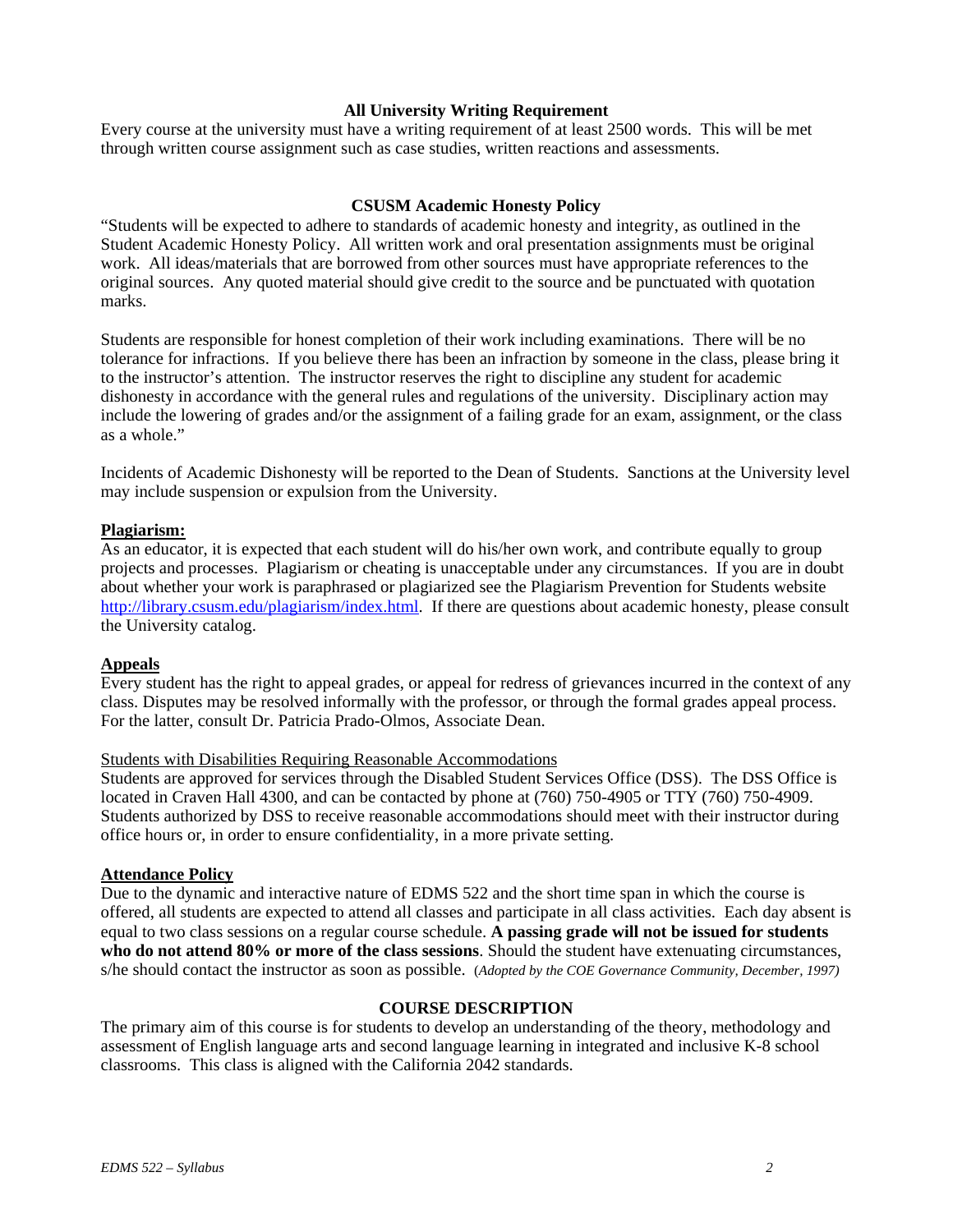# **COURSE PREREQUISITE**

Admission to the Multiple Subject/CLAD Teacher Credential Program.

### **STANDARDS ALIGNMENT**

The course objectives, assignments, and assessments have been aligned with the CTC standards for Multiple Subjects Credential. Please be sure to incorporate artifacts from this class into your final comprehensive portfolio. The following standards are a primary emphasis in this course:

Standard 3- Relationship between theory and practice Standard 4-Pedagogical thought and reflective practice Standard 5-Equity, Diversity, & Access tot he Core Curriculum Standard 7-Equity, Preparation to Teach Reading Language Arts

# **TEACHER PERFORMANCE EXPECTATIONS (TPE) COMPETENCIES**

This course is designed to help teachers seeking the Multiple Subjects Credential to develop the skills, knowledge, and attitudes necessary to assist schools and district in implementing an effective programs for all students. The successful candidate will be able to merge theory and practice in order to realize a comprehensive and extensive educational program for all students. The following TPE's are addressed in this course:

Primary Emphasis TPA, Task 3

### **OBJECTIVES**

# **KNOWLEDGE**

Teacher candidates will:

gain an understanding of how a first and second language is acquired.

gain an understanding of the reading process and its relationship to thought, language and learning. gain an understanding of how people learn to read and write in their first and second language become familiar with current approaches to the teaching of reading and writing and the theoretical bases of such approaches.

become familiar with current approaches to the teaching of reading and writing in culturally and linguistically diverse elementary school classrooms

become familiar with classroom diagnostic techniques and evaluation procedures.

become familiar with current approaches to the teaching of reading and writing to children with special learning needs

### **SKILLS**

Teacher candidates will:

become sensitive observers of children's language using behaviors.

analyze children's reading and writing behavior as a basis for making instructional decisions translate the results of formal and informal assessment of children's reading and writing behaviors into instructional plans

develop the ability to select appropriate materials and instructional strategies to meet the individual needs of students

learn how to organize the classroom for teaching reading and writing to culturally and linguistically diverse populations.

### **ATTITUDES AND VALUES**

Teacher candidates will:

 develop an appreciation for the natural language abilities children possess for processing and producing print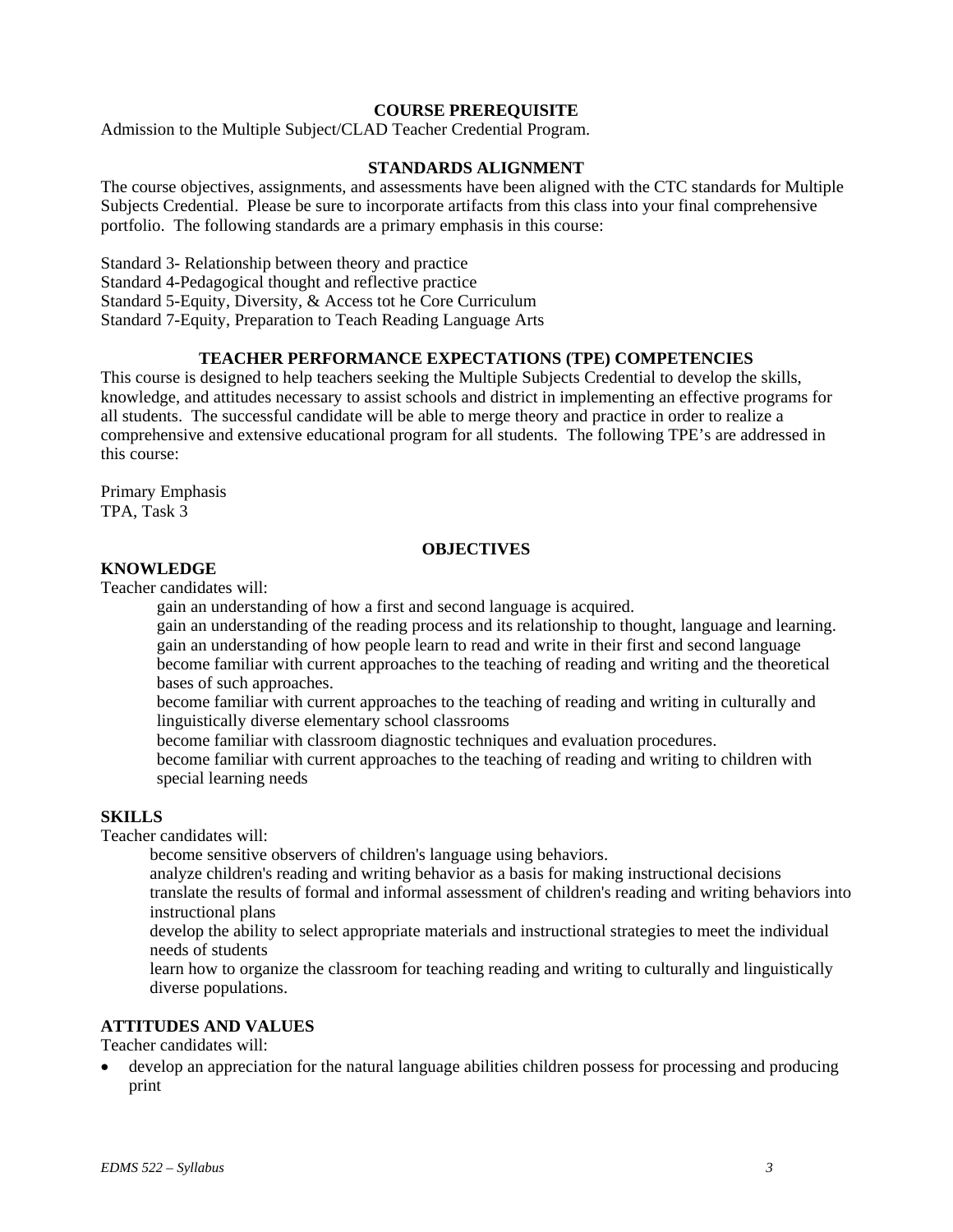- develop an appreciation for the need and value of integrating reading and writing into all areas of the curriculum
- affirm the importance of a rich environment for developing an effective language arts program.
- develop a sensitivity to and appreciation for culturally and linguistically diverse learners.
- develop a sensitivity to and appreciation for children with special learning needs
- develop an appreciation for the importance of reading and writing for their own personal and professional growth
- develop a respect for each student, his/her abilities and background and the student's right to instruction that meets his or her individual needs.

# **REQUIRED TEXTS**

Johns, J. (2005). Basic Reading Inventory: Pre-primer through grade twelve & early literacy assessments. Dubuque, Iowa: Kendall-Hunt.

*Reading/language Arts Framework for CA Public Schools* CA Dept of Ed – available online Vacca & Vacca Howard, RTI Quiocho & Ulanoff

### **Course Requirements**

 **date will lose 10% of earned credit per day.** All students are expected to participate in class activities and demonstrate reflective learning. It is important that students are well prepared for course sessions by completing the readings and assignments scheduled before the class meeting. Unless otherwise negotiated with the instructor, all assignments are to be handed in (i.e., **posted onWebCT as attachments)** on the due date. **Assignments not posted on WebCT on the due** 

|           | Attendance and participation | 25 points |
|-----------|------------------------------|-----------|
| $\bullet$ | Case Assessment, TPA         | 75 points |

## **Grading**

| A  | 96-100% |
|----|---------|
| A- | 90-95%  |
| B+ | 89-87%  |
| В  | 86-83%  |
| В- | 80-82%  |
| C+ | 77-79%  |
| C  | 73-76%  |
| C- | 70-73%  |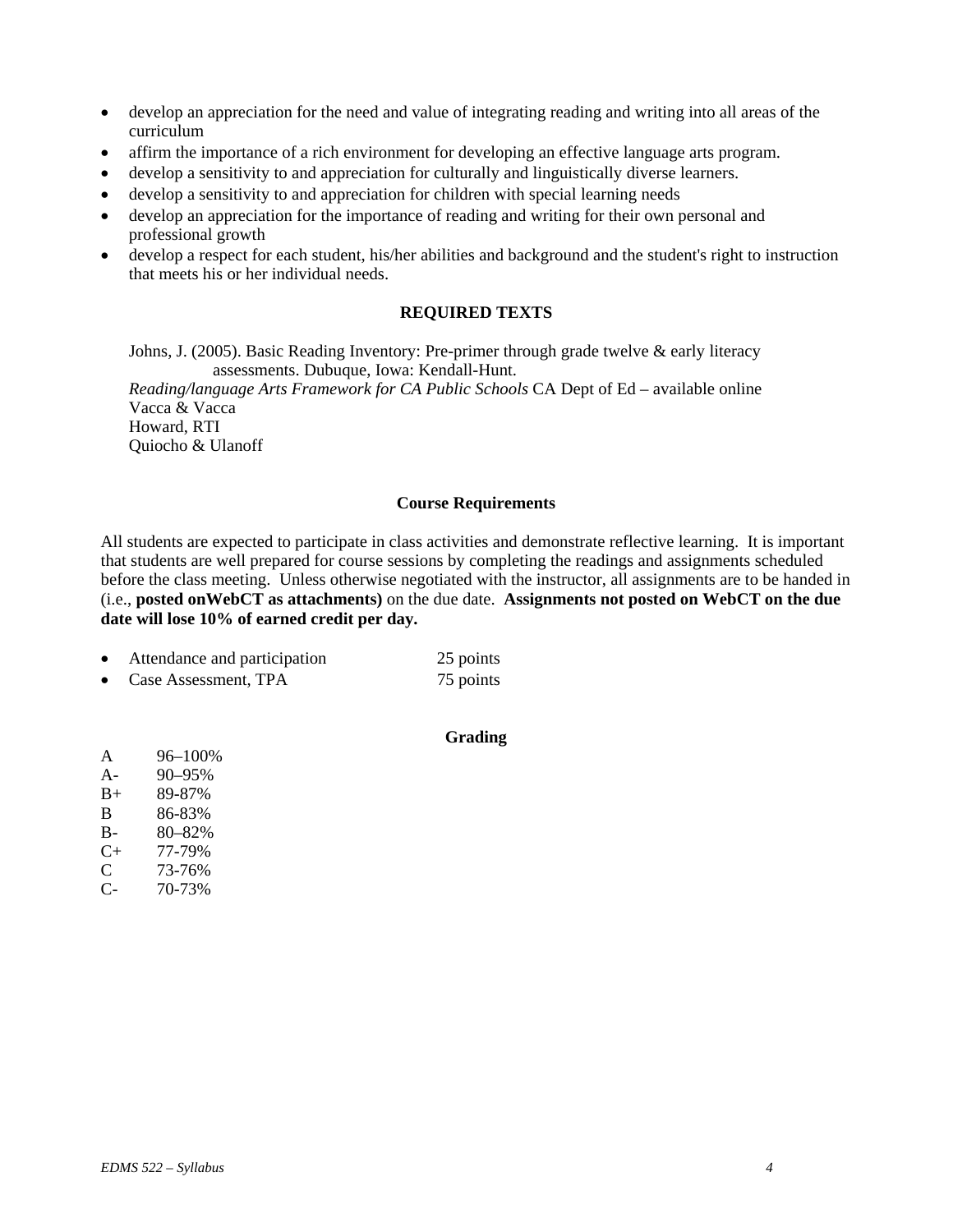# **ASSIGNMENTS:**

**Case Study (Critical Assessment Task)** *TPA.* **Final Copy Due Date: March 8 on CC.** In this assignment you will observe students reading, listen to them read and make instructional decisions for interventions based on your observations and assessments. Use the **Assessment Grid** developed in class during the first semester. Requirements are listed below.

# Expository Text and Expanded Case Study Follow these steps to develop your case study:

with an active IEP. Discuss possible times for giving the assessments. You will probably **1. Select an intermediate student (if possible, if not, see me) at your site who is experiencing difficulties with reading**. Explain the assessment project to your cooperating teacher, and ask her/him to help you identify students: second language learners or student need to meet with the student about 3 or 4 times, minimum. Obtain written **parental permission** to work with this student. (Letter attached)

*Note that if you have not been placed in an upper grade (3 through 6) and it is appropriate for your student, you will use the Developmental Assessments in the John's book in the Appendices.* 

# **2.** Required Assessments:

- Take four objective anecdotal notes about the student's interests and participation.
- Reading/Writing interview
- Oral language assessment
- Writing sample
- John's word list
- John's narrative passages
- Retelling and comprehension questions
- John's expository passages
- Retelling and comprehension questions
- Optional assessments only if needed.
	- (a) Silent Reading. Use Johns' narrative and expository passages. Expository will be used only if your student is at or above grade 3 level.
	- *in the oral as well as the silent samples do not reveal consistent information.* (b) Optional: Listening Level. *This is to be used when you find that data collected*  Read a passage to the student (form C) and ask for a retelling as well as comprehension questions to determine the highest level of understanding the student has of material read to them.

**3.** Required components of the case study:

- Write a one-page **overview** about your student (including his/her age, gender, grade level, interests, ethnic and linguistic background, etc).
- Describe the **conditions** under which the assessment was administered.
- **Analyze the data** in a grid format.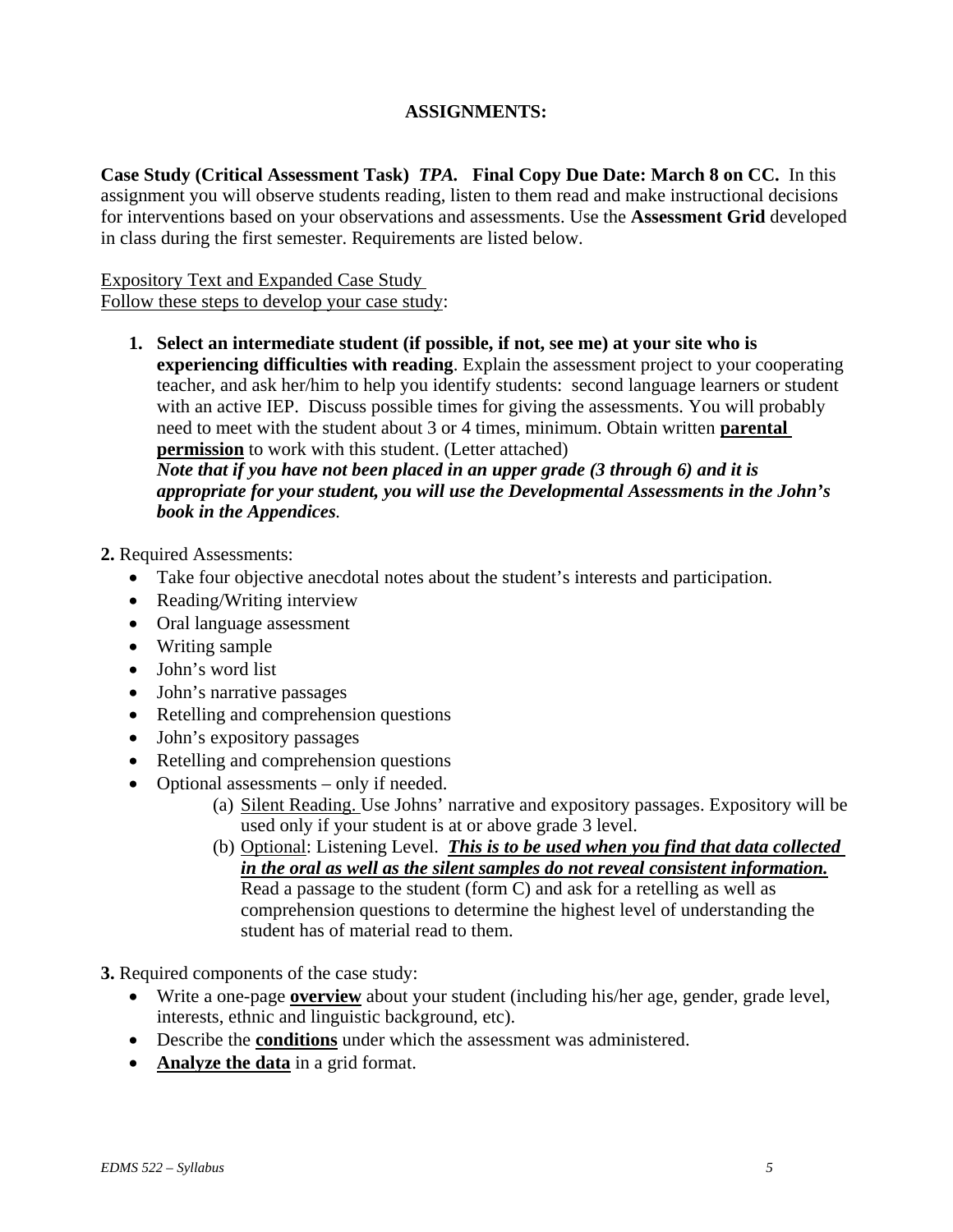- For each assessment measure, summarize what you learned about your student's **strengths** (very important – **what s/he can do**) and **needs** (what s/he needs to work on).
- Identify *patterns* that you may see across assessment results.
- Make and write up **two instructional recommendations or strategies**, describing each strategy step by step.
- Note **how** each strategy will help your student become a better reader and writer.
- **Reflect on your learning** Address the following:
	- What you learned about entry level, progress monitoring and summative assessment?
	- Were there any unexpected occurrences? What did you do?
	- What would you change? Time? Supports?
	- How will you use assessment in the future to inform instruction?

# **Attendance Policy**

Due to the dynamic and interactive nature of EDMS 522, all students are expected to attend all classes and participate in all class activities. For every day of absence, students will lose 6 points**.**  Attendance will be taken during the first 5 minutes of class. Three tardies or "early exits" will be equivalent to one absence. **A passing grade will not be issued for students who do not attend 80% or more of the class sessions**. Should the student have extenuating circumstances, s/he should contact the instructor as soon as possible.

# **Course Outline**

**(Timeline Subject to Change Based on Student Needs) Remember that your textbooks are resources and you should have them with you in class. We will go over sections in the text that support what we are learning. Use the index as a guide to help you get all you information you need about the topic(s) for the class. Readings to be assigned in Class** 

| <b>Date</b> | <b>Topic</b>                             | <b>Assignment</b>                |
|-------------|------------------------------------------|----------------------------------|
| Session 1:  |                                          |                                  |
| A.M.        | Connecting semester 1 with semester      | Assessment grids developed last  |
| 1/25/10     | Language Development: Dr Lori<br>Heisler | semester                         |
| Session 1:  | Assessment                               | John's Basic Reading Inventory:  |
| P.M.        | Autism: Dr. Jodi Robledo                 | Begin case study work - Workshop |
| Session 2:  | RICA warm up                             | Johns, Workshop                  |
| A.M.        | Assessment                               | Assessment grid                  |
| 2/1/10      | Content area reading and writing         |                                  |
| Session 2:  | Assessment                               | Cde.ca.gov                       |
| P.M.        | Content area reading and writing         | Learner.org                      |
|             |                                          | Workshop                         |